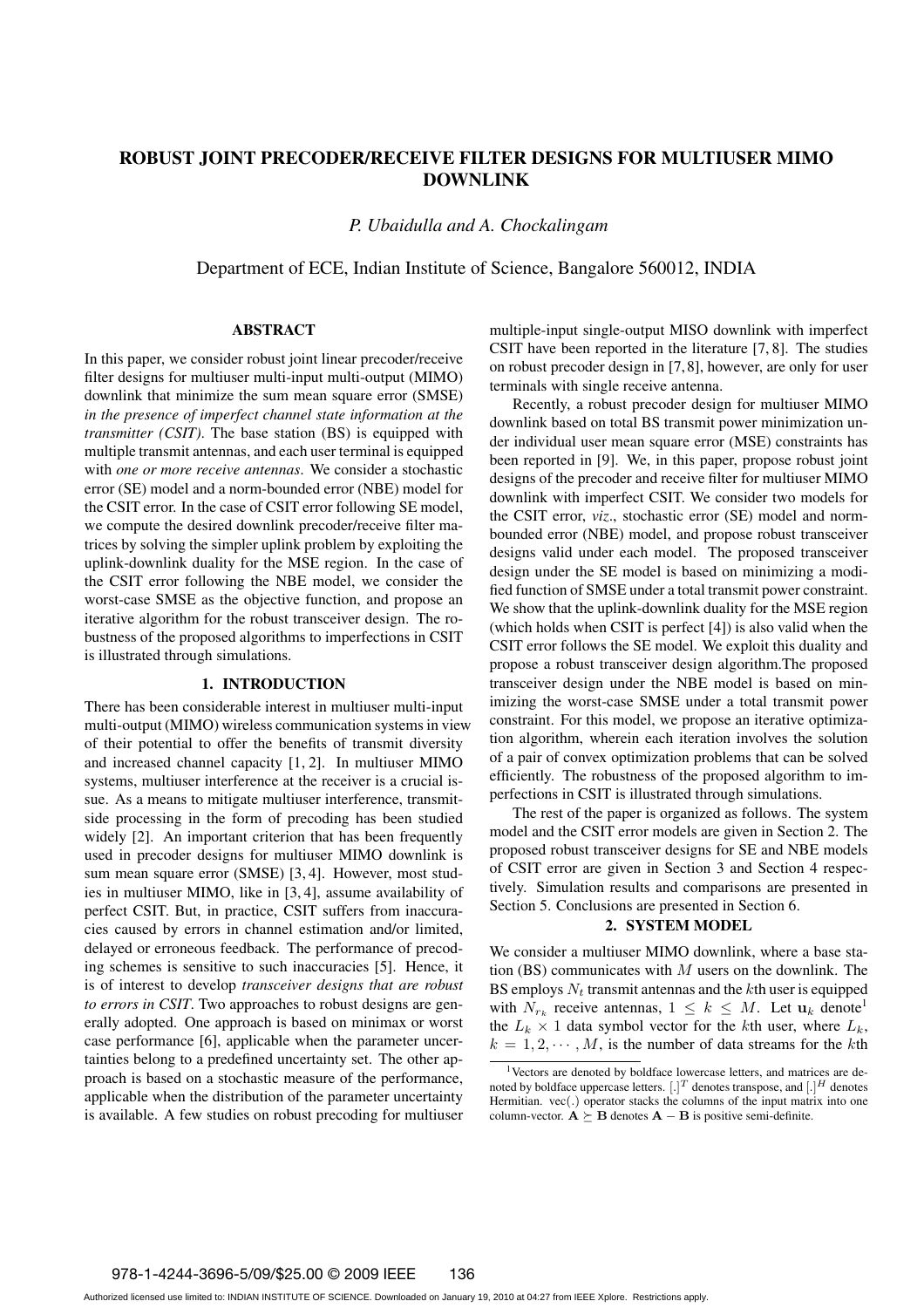user. Stacking the data vectors for all the users, we get the global data vector  $\mathbf{u} = [\mathbf{u}_1^T, \cdots, \mathbf{u}_M^T]^T$ . Let  $\mathbf{B}_k \in \mathbb{C}^{N_t \times L_k}$ represent the precoding matrix for the kth user. The global precoding matrix  $\mathbf{B} = [\mathbf{B}_1, \mathbf{B}_2, \cdots, \mathbf{B}_M]$ . The transmit vector is given by

$$
\mathbf{x} = \mathbf{B}\mathbf{u}.\tag{1}
$$

The kth component of the transmit vector **x** is transmitted from the kth transmit antenna. The overall channel matrix is

$$
\mathbf{H} = [\mathbf{H}_1^T \quad \mathbf{H}_2^T \cdots \mathbf{H}_M^T]^T, \tag{2}
$$

where  $\mathbf{H}_k$  is the  $N_{r_k} \times N_t$  channel matrix of the kth user. The entries of the channel matrices are assumed to be zeromean, unit-variance complex Gaussian random variables. The received signal vectors are given by

$$
\mathbf{y}_k = \mathbf{H}_k \mathbf{B} \mathbf{u} + \mathbf{n}_k, \quad 1 \le k \le M. \tag{3}
$$

The kth user estimates its data vector as

$$
\widehat{\mathbf{u}}_k = \mathbf{C}_k \mathbf{H}_k \Big( \sum_{j=1}^M \mathbf{B}_j \mathbf{u}_j \Big) + \mathbf{C}_k \mathbf{n}_k, \ \ 1 \leq k \leq M, \ (4)
$$

where  $C_k \in \mathbb{C}^{L_k \times N_{r_k}}$  is the receive filter of the kth user, and **n**<sub>k</sub> is the zero-mean noise vector with  $\mathbb{E}\{\mathbf{n}_k \mathbf{n}_k^H\} = \sigma_n^2 \mathbf{I}$ . Stacking the estimated vectors of all users, the global estimate can be written as

$$
\widehat{\mathbf{u}} = \mathbf{CHBu} + \mathbf{Cn}, \tag{5}
$$

where **C** is a block diagonal matrix with  $C_k$ ,  $1 \leq k \leq M$ on the diagonal, and  $\mathbf{n} = [\mathbf{n}_1^T, \cdots, \mathbf{n}_M^T]^T$ . The global receive matrix **C** has block diagonal structure as the receivers are non-cooperative. The MSE between the symbol vector  $\mathbf{u}_k$ and the estimate  $\hat{\mathbf{u}}_k$  at the *k*th user is given by

$$
\epsilon_k = \mathbb{E}\{\|\widehat{\mathbf{u}}_k - \mathbf{u}_k\|^2\}, \ 1 \le k \le M,\tag{6}
$$

and the sum-MSE (SMSE) is given by

$$
\text{smse} = \mathbb{E}\{\|\widehat{\mathbf{u}} - \mathbf{u}\|^2\} = \sum_{k=1}^M \epsilon_k, \tag{7}
$$

where  $\mathbb{E}\{\cdot\}$  denotes expectation operator.

## **2.1. CSIT Error Models**

In this paper, we consider two models for the CSIT error. In both the models, the true channel matrix of the kth user,  $\mathbf{H}_k$ , is represented as

$$
\mathbf{H}_k = \mathbf{H}_k + \mathbf{E}_k, \quad 1 \le k \le M,\tag{8}
$$

where  $H_k$  is the transmit CSIT of the kth user, and  $E_k$  is the CSIT error matrix. The overall channel matrix can be written as

$$
\mathbf{H} = \dot{\mathbf{H}} + \mathbf{E}, \tag{9}
$$

where  $\hat{\mathbf{H}} = [\hat{\mathbf{H}}_1^T \quad \hat{\mathbf{H}}_2^T \cdots \hat{\mathbf{H}}_M^T]^T$ , and  $\mathbf{E} = [\mathbf{E}_1^T \quad \mathbf{E}_2^T \cdots \mathbf{E}_M^T]^T$ . In a stochastic error (SE) model,  $\mathbf{E}_k$  is the estimation error

matrix. The error matrix  $\mathbf{E}_k$  is assumed to be Gaussian distributed with zero mean and  $\mathbb{E}\{\mathbf{E}_k \mathbf{E}_k^H\} = \sigma_{\mathbf{E}}^2 \mathbf{I}_{N_{r_k} N_{r_k}}$ . An alternate error model is a norm-bounded error (NBE) model, where

$$
\|\mathbf{E}_k\|_F \le \delta_k, \quad 1 \le k \le M,\tag{10}
$$

or, equivalently, the true channel  $H_k$  belongs to the uncertainty set  $\mathcal{R}_k$  given by

$$
\mathcal{R}_k = \{ \zeta | \zeta = \widehat{\mathbf{H}}_k + \mathbf{E}_k, \|\mathbf{E}_k\|_F \le \delta_k \}, \ 1 \le k \le M, \ (11)
$$

where  $\delta_k$  is the CSIT *uncertainty size*, and  $\|\cdot\|_F$  denotes the Frobenius norm. When the transmitter performs the channel estimation in systems where channel reciprocity holds (e.g., as in TDD systems), it is suitable to adopt the SE model for CSIT error. But, when the transmitter obtains the CSIT through a feedback channel from the receiver (e.g., as in FDD systems), the CSIT error is mainly due to quantization. In this case, the NBE model is suitable. Both models have been employed in robust precoder designs reported in the literature [3, 4, 8]. In this paper, we use the SE model in Section 3, and the NBE model in Section 4.

## **3. PROPOSED ROBUST TRANSCEIVER DESIGN WITH SE MODEL**

In this section, we consider the robust transceiver design based on minimizing the SMSE under a total BS transmit power constraint. The CSIT error is assumed to follow the SE model. First we show that the MSE duality between the downlink and the equivalent uplink, which holds when the CSIT is perfect [3, 4], is also valid when the CSIT follows the SE model. We use this MSE duality to transform the downlink robust transceiver design problem to a simpler problem in the equivalent uplink. We obtain the desired solution for the downlink by an appropriate transformation of the solution for the uplink.

### **3.1. Uplink-Downlink Duality Under SE Model**

In this subsection, we show that the downlink and the equivalent uplink achieve the same MSE averaged over the CSIT error under a total transmit power constraint. In the multiuser MIMO downlink, when the CSIT error follow the SE model (8), the downlink MSE at the kth user terminal averaged over  $\mathbf{E}_k$  can be written as

$$
\mu_k = \mathbb{E}_{\mathbf{E_k}} \{ \epsilon_k \} = \text{Tr} \left( \mathbf{I} + \mathbf{C}_k \hat{\mathbf{H}}_k \Big( \sum_{j=1}^M \mathbf{B}_j \mathbf{B}_j^H \Big) \hat{\mathbf{H}}_k^H \mathbf{C}_k -2 \Re \big( \mathbf{C}_k \hat{\mathbf{H}}_k \mathbf{B}_k \big) \right) + \| \mathbf{C}_k \|_F^2 \left( \sigma_E^2 \|\mathbf{B}\|_F^2 + \sigma_n^2 \right). (12)
$$

For the corresponding dual uplink, we have

$$
\widehat{\mathbf{u}}_k = \mathbf{C}_k^U \mathbf{H}_k^H \left( \sum_{j=1}^M \mathbf{B}_j^U \mathbf{u}_j \right) + \mathbf{C}_k^U \mathbf{n}_k, \ \forall k,
$$
 (13)

where  $\mathbf{C}_k^U$  denotes the receive filter,  $\mathbf{B}_k^U$  denotes the precoder, and  $\mathbf{H}_{k}^{U}$  denotes the dual uplink channel matrix of the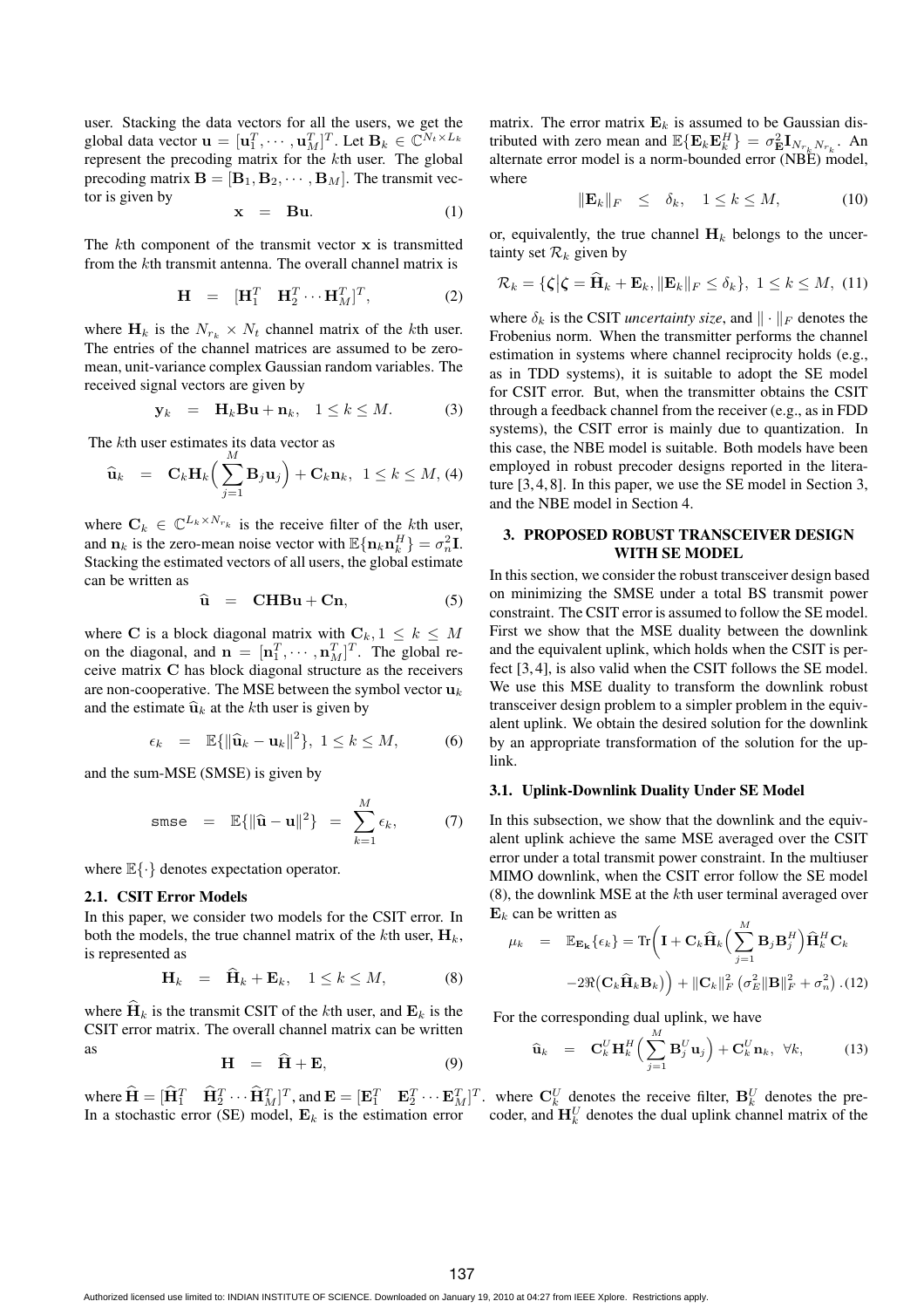$k$ th user. The dual uplink MSE at the  $k$ th user terminal averaged over  $\mathbf{E}_k$  can be written as

$$
\mu_k^U = \mathbb{E}_{\mathbf{E}_{\mathbf{k}}} \{ \epsilon_k^U \} = \text{Tr} \left( \mathbf{I} + \mathbf{C}_k^U \left( \sum_{j=1}^M \hat{\mathbf{H}}_j^H \mathbf{B}_j^U (\mathbf{B}_j^U)^H \hat{\mathbf{H}}_j \right) \mathbf{C}_k^U \right)
$$

$$
-2 \Re \left( \mathbf{C}_k^U \hat{\mathbf{H}}_k^H \mathbf{B}_k^U \right) + ||\mathbf{C}_k^U||_F^2 \left( \sigma_E^2 ||\mathbf{B}^U||_F^2 + \sigma_n^2 \right). (14)
$$

We claim that, for a given uplink system with precoder matrix  $\mathbf{B}^U$  and receive filter  $\mathbf{C}^U$ , we can obtain a precoder matrix  $\mathbf{B}$ and a receive filter **C** for the equivalent downlink such that  $\mu_k^U = \mu_k, 1 \leq k \leq M$ , and  $\|\mathbf{B}\|_F^2 = \|\mathbf{B}^U\|_F^2$ . Let us consider the following transformations from the uplink to the dual downlink [4]:

$$
\mathbf{B}_k = \sqrt{a_k} (\mathbf{C}_k^U)^H, \quad \mathbf{C}_k = \sqrt{(1/a_k)} (\mathbf{B}_k^U)^H. \tag{15}
$$

Substituting the above in (12) and setting  $\mu_k^U = \mu_k$ ,  $1 \leq k \leq$ M, we have

$$
\Gamma \mathbf{a} = \sigma_n^2 \mathbf{P},\tag{16}
$$

where

$$
\mathbf{a} = \begin{bmatrix} a_1 & a_2 & \dots & a_M \end{bmatrix}^T, \tag{17}
$$

$$
\mathbf{P} = \begin{bmatrix} \|\mathbf{B}_1^U\|_F^2 & \dots & \|\mathbf{B}_M^U\|_F^2 \end{bmatrix}^T, \tag{18}
$$

and

$$
\mathbf{\Gamma}_{k,j} = \begin{cases} \sum_{i \neq k} ||\mathbf{C}_{k}^{U} \mathbf{H}_{i}^{H} \mathbf{B}_{i}^{U}||_{F}^{2} + \tilde{\sigma}^{2} ||\mathbf{C}_{k}^{U}||_{F}^{2} & \text{if } k = j, \\ -||\mathbf{C}_{j}^{U} \mathbf{H}_{k} \mathbf{B}_{k}^{U}||_{F}^{2} - \sigma_{E}^{2} ||\mathbf{B}||_{F}^{2} ||\mathbf{C}_{k}^{U}||_{F}^{2} & \text{if } k \neq j, \end{cases} (19)
$$

where  $\tilde{\sigma}^2 = \sigma_n^2 + \sigma_E^2 \|\mathbf{B}\|_F^2$ . As **Γ** is real-valued and has strictly dominant positive diagonal elements and negative offdiagonal elements,  $\Gamma$ <sup>−1</sup> exists and it has non-negative elements. Hence, there exists a solution for (16) such that  $a_k$ 0,  $1 \leq k \leq M$ . Further, adding all the individual equations in (16), we have

$$
\sum_{k=1}^{M} \|\mathbf{B}_k\|_F^2 = \sum_{k=1}^{M} a_k \|\mathbf{C}_k^U\|_F^2 = \sum_{k=1}^{M} \|\mathbf{B}_k^U\|^2,
$$
 (20)

which implies the equality of total transmit power in the downlink and the equivalent uplink. We observe that, the arguments here essentially extends the result in [4] to the case with imperfect CSIT.

### **3.2. Robust Precoder/Receive Filter Design**

The uplink-downlink duality enables us to compute robust downlink precoder and receive filter by appropriate transformations of the precoder and receive filter for the virtual uplink, the computation of which is often simpler. In this subsection, we describe the design of the robust precoder and receive filter for the uplink. For a fixed precoder matrix **B**, the optimum receive filter can be obtained by setting the derivative of the SMSE averaged over the CSIT error,  $\mu^{\tilde{U}} = \sum_{k=1}^{M} \mu_k^U$ , with respect to the  $\mathbf{C}_k^U, 1 \le k \le M$  equal to zero. Performing this operation, we obtain

$$
\mathbf{C}_{k}^{U} = (\mathbf{B}_{k}^{U})^{H} \mathbf{H}_{k}^{U} \left( \sum_{k=1}^{M} (\mathbf{H}_{k}^{U})^{H} \mathbf{B}_{k}^{U} (\mathbf{B}_{k}^{U})^{H} \mathbf{H}_{k} + \tilde{\sigma}^{2} \mathbf{I} \right)^{-1}, \forall k. (21)
$$

Substituting the expression for  $\mathbf{C}_k^U$  in (14), and after a few algebraic manipulations, the uplink SMSE, averaged over the CSIT error, can be represented as

$$
\mu^U = \sum_{k=1}^{M} \mu_k^U = \sum_{k=1}^{M} L_k - N_T + \sigma_n^2 \text{tr}(\mathbf{Z}^{-1}), \quad (22)
$$

where  $\mathbf{Z} = \left( \sum_{k=1}^{M} \mathbf{H}_{k}^{H} \mathbf{B}_{k}^{U} (\mathbf{B}_{k}^{U})^{H} \mathbf{H}_{k} + \tilde{\sigma}^{2} \mathbf{I} \right)$ . Now, we can reformulate the robust uplink precoder design problem as

$$
\min_{\{\mathbf{B}_{k}^{U}\}_{k=1}^{M}} f \stackrel{\triangle}{=} \text{tr}(\mathbf{Z}^{-1})
$$
\n
$$
\text{subject to} \qquad \sum_{k=1}^{M} \|\mathbf{B}_{k}^{U}\|^{2} \leq P_{T},\tag{23}
$$

where  $P_T$  is the upper limit on the BS transmit power. We solve this constrained optimization using the projected version of conjugate gradient method [10]. The proposed algorithm is shown in Table I. The optimum value of the coefficient  $\alpha$  in the table I can be obtained by a line search [10].  $f'_{k} = \mathbf{H}_{k} \mathbf{Z}^{-2} \mathbf{H}_{k}^{H} \mathbf{B}_{k}^{U}$  is the derivative of f with respect to  $\left(\mathbf{B}^U_k\right)^H$ .

**TABLE I**  
\n1) j = 0, 
$$
\mathbf{B}_k^{U^j} = \sqrt{\frac{P_T}{\sum_{i=1}^M L_k}} \mathbf{I}, \quad \mathbf{D}_k^j = -f'_k,
$$
  
\n1  $\leq k \leq M.$   
\n2) j = 2,  $\mathbf{B}_k^{U^{j+1}} = \mathbf{B}_k^{U^j} + \alpha \mathbf{D}_k^j, \quad \forall k$   
\n3)  $\mathbf{D}_k^1 = -f'_k + \frac{|\mathbf{D}_k^1|^2}{|\mathbf{D}_k^{j-1}|^2} \mathbf{D}_k^{j-1}, \quad \forall k$   
\n4)  $\mathbf{B}_k^{U^{j+1}} = \mathbf{B}_k^{U^j} + \alpha \mathbf{D}_k^j, \quad \forall k$   
\n5)  $\mathbf{B}_k^{U^{j+1}} = \sqrt{\frac{P_T}{\sum_{i=1}^M ||\mathbf{B}_k^{U^{j+1}}||^2}} \mathbf{B}_k^{U^{j+1}}, \quad \forall k$   
\n6) Stop if sufficient accuracy is reached;  
\nelse j = j + 1, go to step 3.

We can obtain the desired robust precoder and receive filter matrices for the downlink by applying the transformation in (15).

# **4. PROPOSED ROBUST TRANSCEIVER DESIGN WITH NBE MODEL**

In this section we consider the robust transceiver design when the CSIT follows the NBE model. In this case, we consider a minimax design, wherein the robust transceiver design seeks to minimize the worst case SMSE under a total BS transmit power constraint. This problem can be written as

$$
\min_{\mathbf{B}, \mathbf{C}} \max_{\mathbf{E}_k: \|\mathbf{E}_k\| \le \delta_k, \forall k} \text{smse}(\mathbf{B}, \mathbf{C}, \mathbf{E}) \tag{24}
$$
\n
$$
\text{subject to} \qquad \text{Tr}(\mathbf{B}\mathbf{B}^H) \le P_T.
$$

The optimization problem given above, is a semi-infinite optimization problem, which in general is intractable [6]. We show, in the following, that an appropriate transformation makes the problem in (24) tractable.

We note that the problem in  $(24)$  can be written as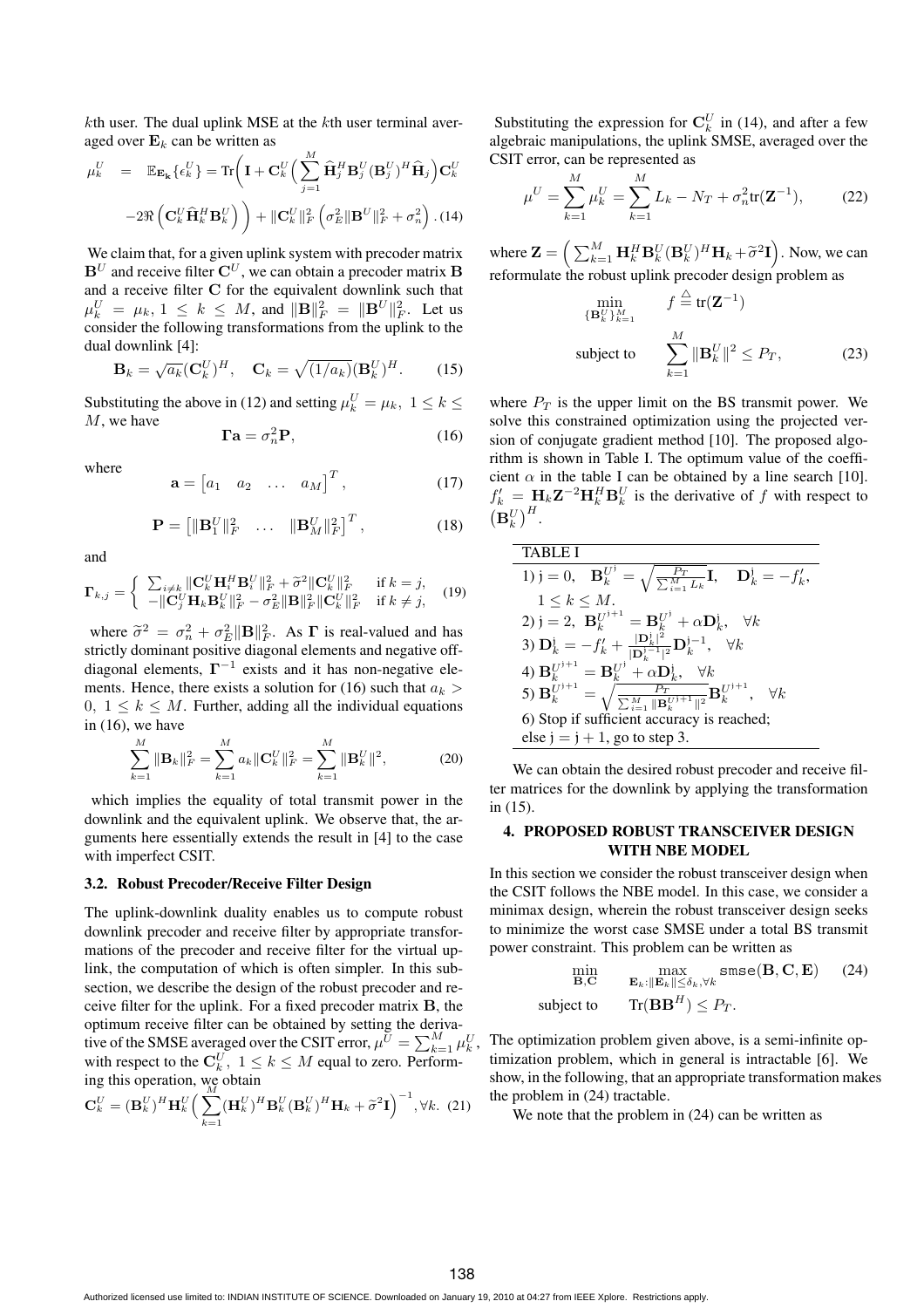$$
\min_{\mathbf{B},\mathbf{C},t} \qquad \sum_{k=1}^{M} t_k \tag{25}
$$

subject to

$$
\begin{aligned} & \|\mathbf{D}_k(\widehat{\mathbf{h}}_k + \mathbf{e}_k) - \mathbf{f}_k\|^2 + \sigma_n^2 \|\mathbf{c}_k\|^2 \le t_k, \\ & \forall \|\mathbf{e}_k\| \le \delta_k, \quad \forall k \\ & \|\mathbf{b}\|^2 \le P_T, \end{aligned}
$$

where  $t_k$ ,  $1 \leq k \leq M$  are the dummy variables,  $D_k =$  $\mathbf{B}^T \otimes \mathbf{C}_k$ ,  $\hat{\mathbf{h}}_k = \text{vec}(\hat{\mathbf{H}}_k)$ ,  $\mathbf{e}_k = \text{vec}(\mathbf{E}_k)$ ,  $\mathbf{c}_k = \text{vec}(\mathbf{C}_k)$ ,  $f_k = \text{vec}(\mathbf{I}_{L_k \times L_k})$ , and  $\mathbf{b} = \text{vec}(\mathbf{B})$ . The first constraint in (25) is convex in **B** for a fixed value of  $C_k$  and vice versa, but not jointly convex in  $B$  and  $C_k$ . Hence, to design the transceiver, we propose an iterative algorithm, each iteration of which involves only the computation of **B** or  $\mathbf{C}_k$ .

#### **4.1. Robust Precoder Design**

For the design of the precoder matrix **B**, the second term in the left hand side of the first constraint in (25) is not relevant, hence we drop this term. The robust precoder design problem for a fixed value of **C** can be represented as

$$
\min_{\mathbf{B},t} \qquad \sum_{k=1}^{M} t_k \qquad (26)
$$
\n
$$
\text{subject to} \qquad \begin{bmatrix} t_k & [\mathbf{D}_k \mathbf{h}_k - \mathbf{f}_k]^H \\ [\mathbf{D}_k \mathbf{h}_k - \mathbf{f}_k] & \mathbf{I} \end{bmatrix} \succeq \mathbf{0},
$$
\n
$$
\forall \|\mathbf{e}_k\| \le \delta_k, \quad 1 \le k \le M,
$$
\n
$$
\|\mathbf{b}\| \le \sqrt{P_T},
$$

where  $h_k = h_k + e_k$ . In the above formulation, we have invoked the Schur Complement Lemma [11] to reformulate the first constraint in (26) as a linear matrix inequality (LMI). The first constraint in (26) can be written as

$$
\mathbf{A} \succeq \mathbf{P}^H \mathbf{X} \mathbf{Q} + \mathbf{Q}^H \mathbf{X}^H \mathbf{P},\tag{27}
$$

where

$$
\mathbf{A} = \begin{bmatrix} t_k & \left[ \mathbf{D}_k \hat{\mathbf{h}}_k - \mathbf{f}_k \right]^H \\ \left[ \mathbf{D}_k \hat{\mathbf{h}}_k - \mathbf{f}_k \right] & \mathbf{I} \end{bmatrix}, \tag{28}
$$

 $\mathbf{P} = \begin{bmatrix} 0 & \mathbf{D}_k^H \end{bmatrix}$ ,  $\mathbf{X} = \mathbf{e}_k$ , and  $\mathbf{Q} = -\begin{bmatrix} 1 & 0 \end{bmatrix}$ . Having reformulated the constraint as in (27), we can invoke the following Lemma [12] to solve the problem in (26):

*Lemma 1:* Given matrices **P**, **Q**, **A** with  $A = A^H$ ,

$$
\mathbf{A} \succeq \mathbf{P}^H \mathbf{X} \mathbf{Q} + \mathbf{Q}^H \mathbf{X}^H \mathbf{P}, \quad \forall \mathbf{X} : \|\mathbf{X}\| \le \rho \tag{29}
$$

if and only if  $\exists \lambda \geq 0$  such that

$$
\begin{bmatrix}\n\mathbf{A} - \lambda \mathbf{Q}^H \mathbf{Q} & -\rho \mathbf{P}^H \\
-\rho \mathbf{P} & \lambda \mathbf{I}\n\end{bmatrix} \succeq 0.
$$
\n(30)

Applying Lemma 1, we can formulate the robust precoder design problem in (26) as the following convex optimization problem: M

 $\|\mathbf{b}\| \leq \sqrt{P_T}$ .

$$
\min_{\mathbf{B},t,\lambda} \sum_{k=1}^{M} t_k
$$
\nsubject to

\n
$$
\mathbf{M}_k \succeq \mathbf{0}, \lambda_k > 0, \forall k,
$$
\n(31)

where

$$
\mathbf{M}_{k} = \left[ \begin{array}{cc} t_{k} - \lambda_{k} & (\mathbf{D}_{k} \widehat{\mathbf{h}}_{k} - \mathbf{f}_{k})^{H} & \mathbf{0} \\ (\mathbf{D}_{k} \widehat{\mathbf{h}}_{k} - \mathbf{f}_{k}) & \mathbf{I} & -\rho \mathbf{D}_{k} \\ \mathbf{0} & -\rho \mathbf{D}_{k}^{H} & \lambda_{k} \mathbf{I} \end{array} \right].
$$
 (32)

# **4.2. Robust Receive filter Design**

Here, we consider the design of robust receive filter for a given precoder filter **B**. This problem can be written as

$$
\min_{\mathbf{C},t} \qquad \sum_{k=1}^{M} t_k \tag{33}
$$
\n
$$
\text{subject to} \qquad \|\mathbf{D}_k(\hat{\mathbf{h}}_k + \mathbf{e}_k) - \mathbf{f}_k\|^2 + \sigma_n^2 \|\mathbf{c}_k\|^2 \le t_k,
$$

$$
\forall \|\mathbf{e}_k\| \le \delta_k, \quad 1 \le k \le M.
$$

Applying the Schur Complement Lemma to the first constraint in (33), we can formulate the robust receive filter design as the following convex optimization problem:

$$
\min_{\mathbf{C},t,\lambda} \qquad \sum_{k=1}^{M} t_k \tag{34}
$$

subject to 
$$
\mathbf{N}_k \succeq \mathbf{0}, \ \lambda_k > 0, \ \forall k,
$$
 (35)

where

$$
\mathbf{N}_{k} = \begin{bmatrix} t_{k} - \lambda_{k} & \begin{bmatrix} (\mathbf{D}_{k}\widehat{\mathbf{h}}_{k} - \mathbf{f}_{k} \end{bmatrix}^{H} & \mathbf{0} \\ \begin{bmatrix} \mathbf{D}_{k}\widehat{\mathbf{h}}_{k} - \mathbf{f}_{k} \\ \sigma_{n}\mathbf{c}_{k} \end{bmatrix} & \mathbf{I} & -\rho\mathbf{D}_{k} \\ \mathbf{0} & -\rho\mathbf{D}_{k}^{H} & \lambda_{k}\mathbf{I} \end{bmatrix} . \tag{36}
$$

### **4.3. Iterative Algorithm for Solving (24)**

Here we present the proposed iterative algorithm for the minimization of the SMSE under a constraint on the total BS transmit power, when the CSIT error follows NBE model. At the  $(n + 1)$ th iteration, the value of **B**, denoted by  $\mathbf{B}^{n+1}$ , is the solution to problem (31) and hence satisfies the BS transmit power constraint. Having computed  $\mathbf{B}^{n+1}$ ,  $\mathbf{C}^{n+1}$ is the solution to the problem in (34). So  $J(\mathbf{B}^{n+1}, \mathbf{C}^{n+1}) \leq$  $J(\mathbf{B}^{n+1}, \mathbf{C}^n) \leq J(\mathbf{B}^n, \mathbf{C}^n)$ , where

$$
J(\mathbf{B}, \mathbf{C}) = \max_{\|\mathbf{E}_k\| < \delta_k, \forall k} \text{smse}(\mathbf{B}, \mathbf{C}, \mathbf{E}).
$$
 (37)

The monotonically decreasing nature of  $J(\mathbf{B}^n, \mathbf{C}^n)$ , together with the fact that  $J(\mathbf{B}^n, \mathbf{C}^n)$  is lower-bounded, implies that the proposed algorithm converges to a limit as  $n \to \infty$ . The iteration is terminated when the norm of the difference in the results of consecutive iterations are below a threshold or when the maximum number of iterations is reached. We note that proposed algorithm is not guaranteed to converge to the global minimum.

# **5. SIMULATION RESULTS**

In this section, we illustrate the performance of the proposed robust transceiver algorithms, evaluated through simulations. We compare the performance of the proposed robust designs with the nonrobust transceiver designs reported in [4]. First,